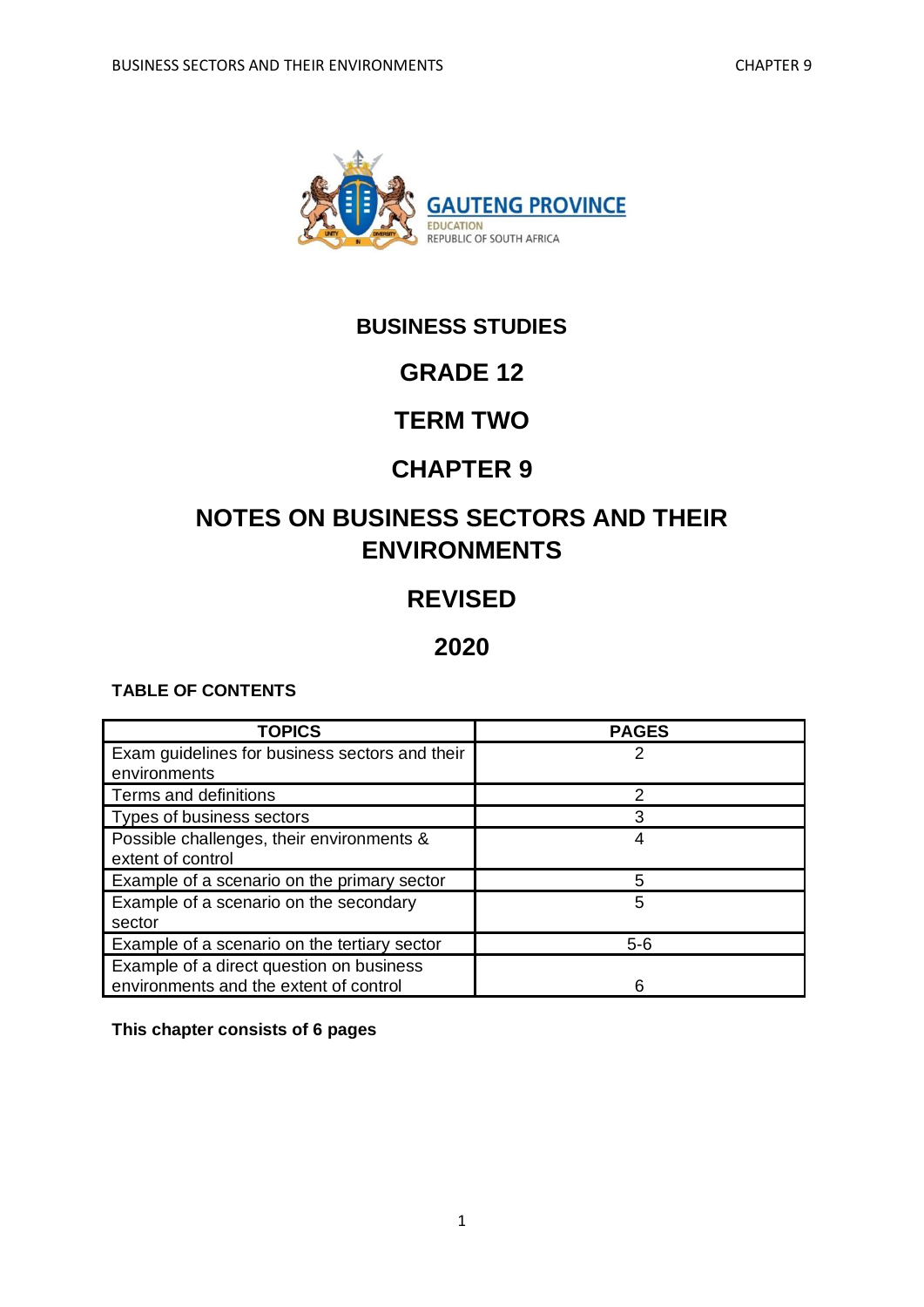#### **CONTENT DETAILS FOR TEACHING, LEARNING AND ASSESSMENT PURPOSES**

#### **Learners must be able to:**

- Name THREE types of business sectors: primary, secondary and tertiary.
- Identify/Name a business sector from given scenarios/statements.
- Identify business challenges from given scenarios/case studies and classify them according to the THREE business environments.
- State/Explain the extent to which a business (operating in any of the three sectors) can control the three business environments from given scenarios and case studies.

#### **TERMS AND DEFINITIONS**

| <b>TERM</b>                  | <b>DEFINITION</b>                                                           |
|------------------------------|-----------------------------------------------------------------------------|
| <b>Business Sector</b>       | A business sector is a sub division/subset of the economic activities, e.g. |
| Primary sector               | This sector deals with extraction of raw materials and natural resources.   |
| Secondary sector             | This sector processes raw materials into finished goods.                    |
| <b>Tertiary sector</b>       | This sector renders services to other businesses/provides auxiliary         |
| <b>Business Environments</b> | All the internal and external factors that affect the functioning of a      |
| Micro environment            | This environment is the business itself, it consists of all the elements    |
| Market environment           | This environment exists immediately outside the business.                   |
| Macro environment            | This environment exists outside the micro and the market environments.      |
| Extent of control            | The amount of influence that a business has on the business                 |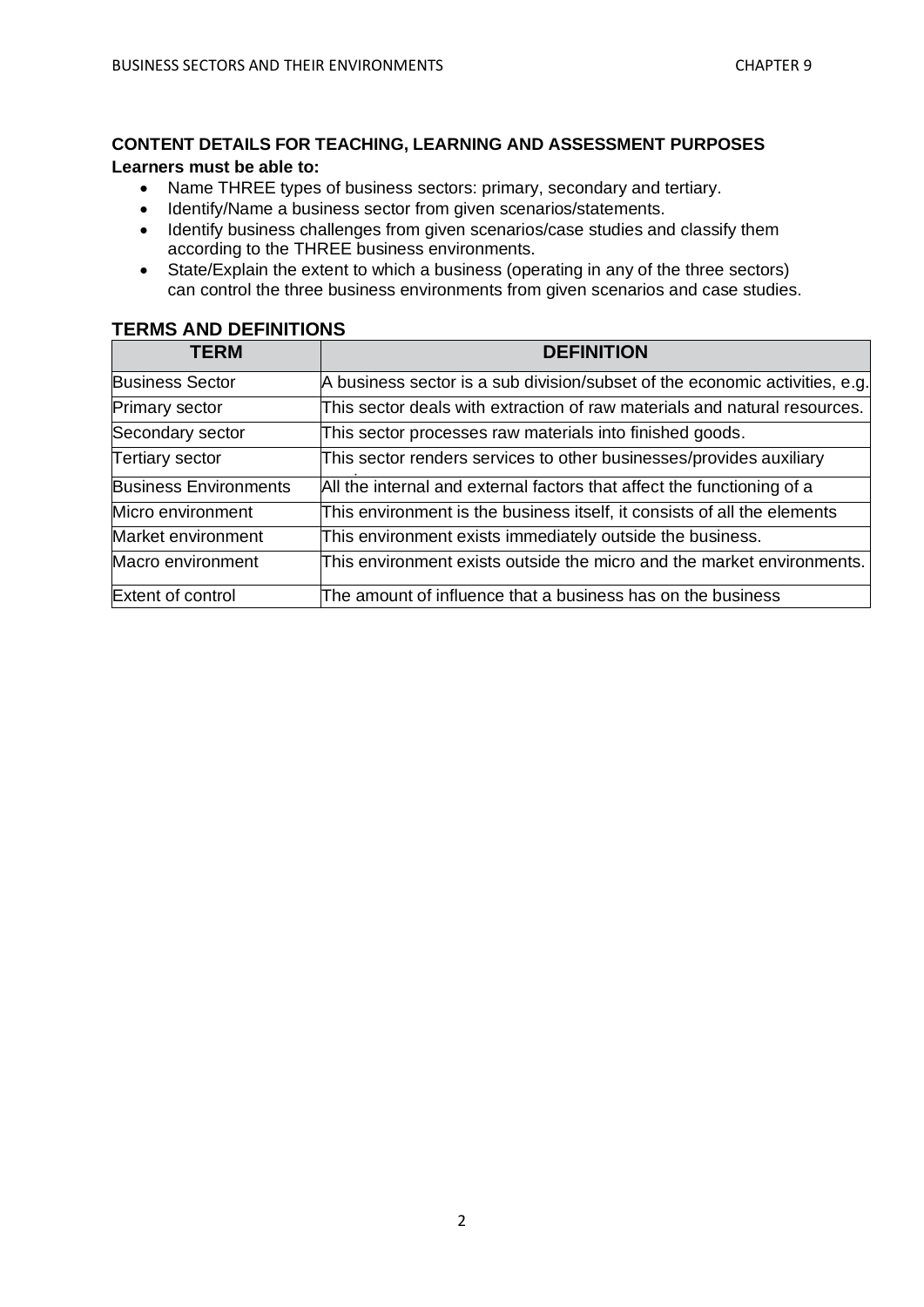#### **Introduction**

Learners are supposed to select a business from each sector and describe the three environments related to these sectors and the extent to which a business can control these environments.

They are supposed to describe the three business environments related to the three business economic sectors and give an explanation of the extent to which a business can control these environments.

#### **Business sectors**

Business sectors are sub divisions/subsets of economic activities, e.g. primary, secondary and tertiary.

#### **1 Types of business sectors**

#### **1.1 Primary sector**

- This sector deals with extraction of raw materials and natural resources.
- Natural resources which are not man made like coal, gold, fish and livestock are extracted from this sector.
- Examples the primary sector industries; mining, mining, fishing, agriculture, forestry and farming

#### **1.2 Secondary sector**

- This business sector is responsible for changing the raw materials acquired from the primary sector into useful products.
- It includes the manufacturing factories, construction and energy generation
- Examples of the secondary sector industries; manufacturing, clothing, food processing, building and construction are found in this sector.

#### **1.3 Tertiary sector**

- This sector renders services to the public and businesses.
- It includes services from transport, banking, legal and health.
- Examples of the tertiary sector industries; distribution, banking, insurance, tourism, transportation, entertainment, retail and legal services. **NOTE: You must be able to name the above mentioned business sector from given scenarios/statements**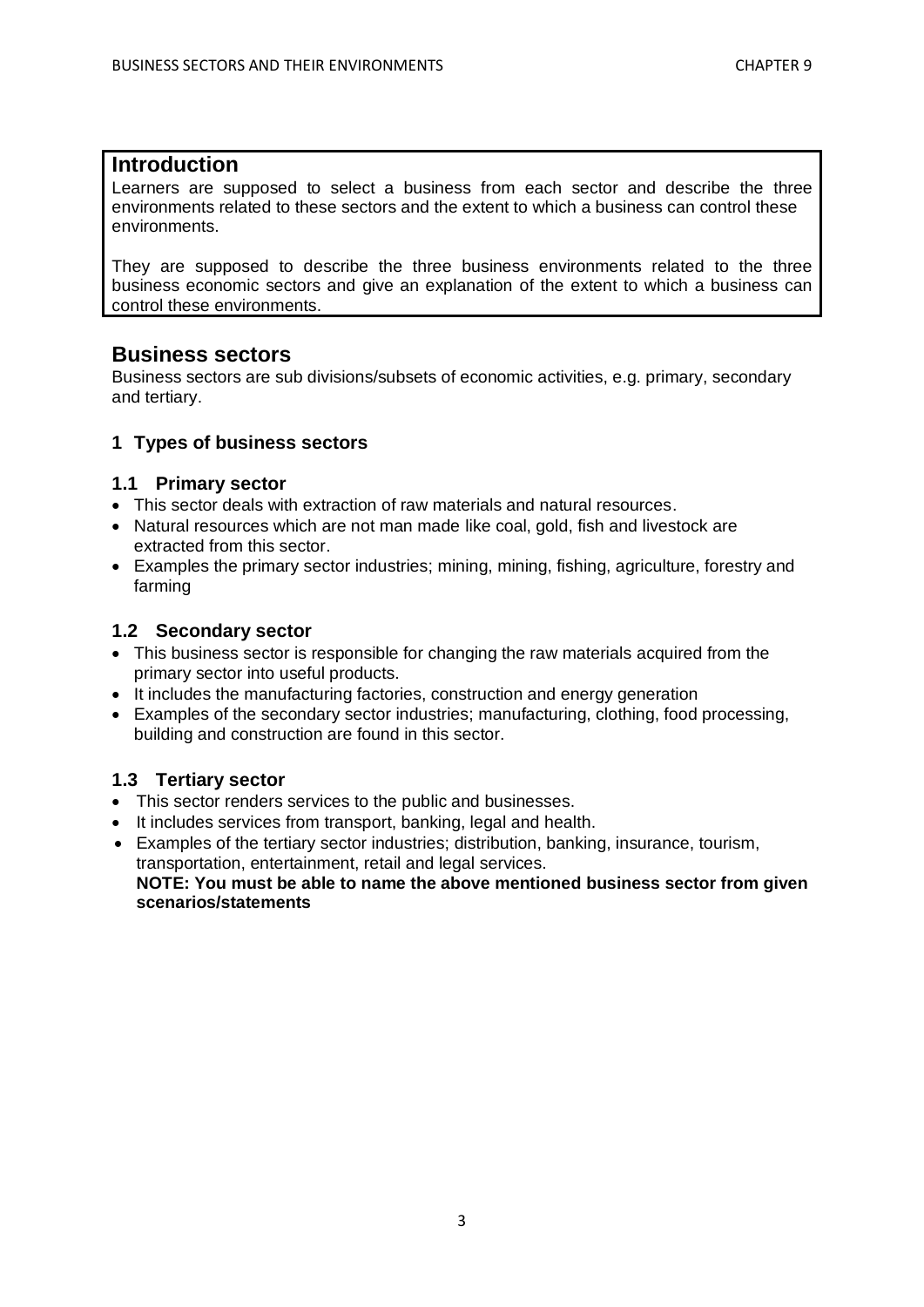|   | <b>Possible challenges</b>                                                                                                                                                                                  | <b>Business environment</b> | <b>Extent of control</b>             |
|---|-------------------------------------------------------------------------------------------------------------------------------------------------------------------------------------------------------------|-----------------------------|--------------------------------------|
| ٠ | Difficult employees/ High rate<br>of absenteeism<br>Lack of vision and mission<br>Lack of adequate<br>management skills<br>Unions, strikes and go-slows                                                     | Micro environment           | <b>Full control</b>                  |
|   | Competition<br>Shortages of supply<br>Demographics and<br>psychographics<br>Socio-cultural factors                                                                                                          | Market environment          | Partial/Some/Limited/Less<br>control |
| ٠ | Change in income levels<br>Contemporary legislation<br>Labour restrictions<br>Political changes<br>Interest rates<br>Socio-economic issues<br>HIV and AIDS<br>Globalisation and International<br>challenges | Macro environment           | No control                           |

#### **2 Possible business challenges, their environments and extent of control**

**NOTE: You will only be able to do the following:**

- **Quote business challenges from the scenario**
- **Classify these challenges according to the business environments**
- **The challenge must be linked to the business environments**
- **State the extent of control businesses have over each business environment.**
- **The extent of control must be linked to the business environment**

## **Examples of how the business sectors and their business environments can be assessed**

#### **Example 1: Business in the primary sector**

Read the scenario below and answer the questions that follow:

#### **DUKA MINES (DM)**

Duka Mines specialises in the extraction of platinum. Their suppliers of mining equipment have increased their prices by more than 20%. The supervisor does not have a good working relationship with his employees. DM can no longer export their products due to an increase in the exchange rate.

#### **You need to identify the business sector in which Duka Mines operates and motivate your answer by quoting from the scenario.**

Duka Mines is operating in the primary sector becauses the business specialises in the extraction of mines.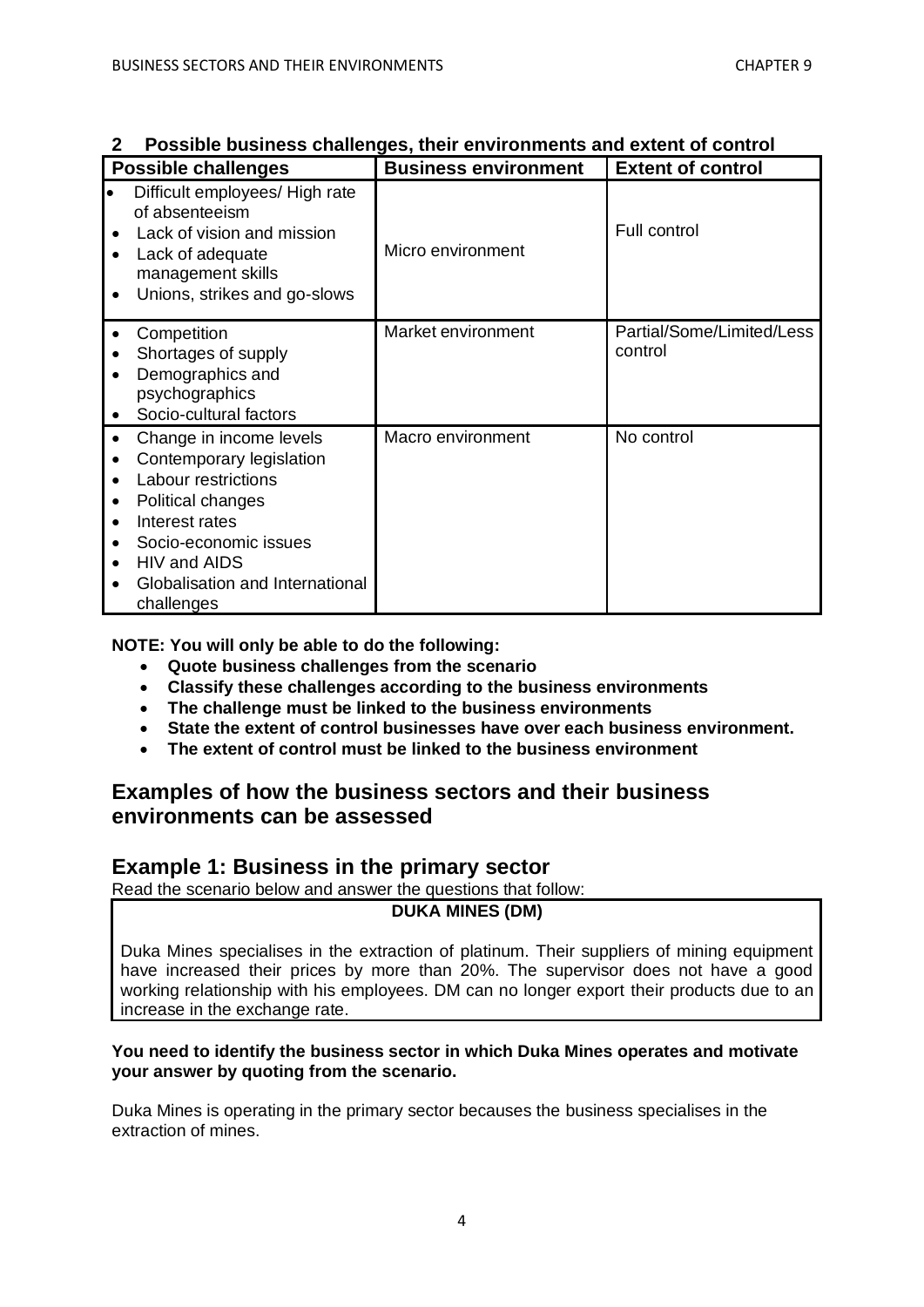**You need to quote challenges from the above scenario, classify EACH challenge according to business environment and state the extent of control DM has over EACH business environment**

| <b>CHALLENGES</b>                                                                         | <b>BUSINESS</b><br><b>ENVIRONMENTS</b> | <b>EXTENT OF CONTROL</b>             |
|-------------------------------------------------------------------------------------------|----------------------------------------|--------------------------------------|
| 1 Their suppliers of mining<br>equipment have increased their<br>prices by more than 20%. | Market environment                     | Partial/Some/Limited/Less<br>control |
| 2 The supervisor does not have a<br>good working relationship with his<br>employees.      | Micro environment                      | Full control                         |
| 3 DM can no longer export their<br>products due to an increase in the<br>exchange rate.   | Macro environment                      | No control                           |

## **Example 2: Business in the secondary sector**

Read the scenario below and answer the questions that follow:

#### **SUPER ENERGY ENTERPRISE (SEE)**

Super Energy Enterprise produces maize meal and instant soft porridge. They buy their raw material from Early Bird Maize Farm which is out of stock sometimes. SEE employees are regularly absent from work. The local government has instructed the management of SEE to register their products with the South African Bureau for Standards.

Name the business sector in which Super Energy Enterprise is operating

#### **SECONDARY SECTOR**

Identify THREE challenges for SEE's business and classify EACH challenge according to the business environment.

|     | <b>CHALLENGE</b>                                                                                                                          | <b>BUSINESS ENVIRONMENT</b> |
|-----|-------------------------------------------------------------------------------------------------------------------------------------------|-----------------------------|
| (a) | SEE employees are regularly absent from<br>work                                                                                           | Micro environment           |
| (b) | They buy their raw material from Early<br>Bird Maize Farm which is out of stock<br>sometimes.                                             | Market environment          |
| (C) | The local government has instructed the<br>management of SEE to register their<br>products with the South African Bureau of<br>Standards. | Macro environment           |